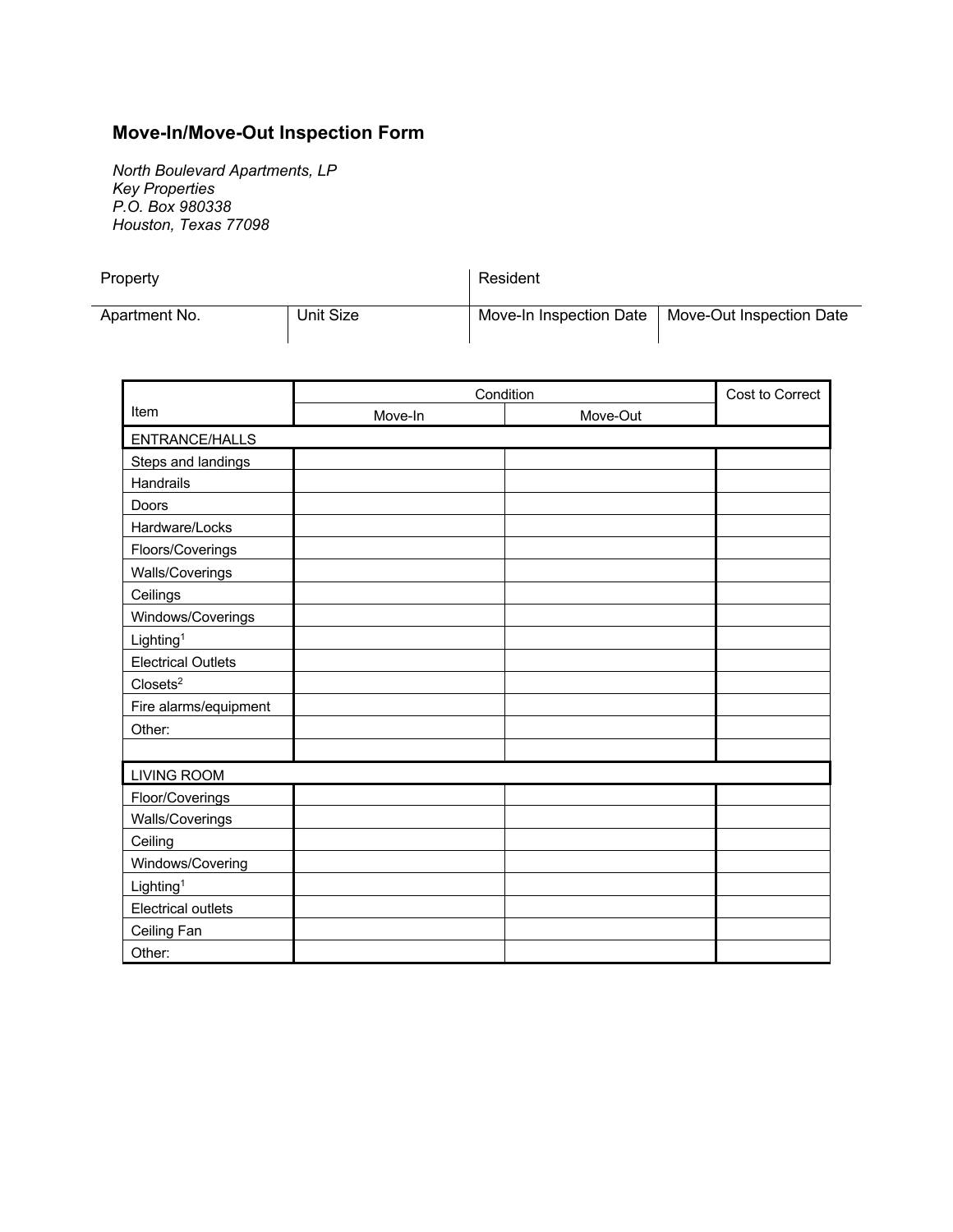| Item                        | Condition |          | Cost to Correct |
|-----------------------------|-----------|----------|-----------------|
|                             | Move-In   | Move-Out |                 |
| <b>DINING ROOM</b>          |           |          |                 |
| Floor/Coverings             |           |          |                 |
| Walls/Coverings             |           |          |                 |
| Ceiling                     |           |          |                 |
| Windows/Coverings           |           |          |                 |
| Lighting <sup>1</sup>       |           |          |                 |
| <b>Electrical outlets</b>   |           |          |                 |
| Other:                      |           |          |                 |
|                             |           |          |                 |
| <b>KITCHEN</b>              |           |          |                 |
| Range                       |           |          |                 |
| Refrigerator                |           |          |                 |
| Sink/Faucets <sup>3</sup>   |           |          |                 |
| Floor/Coverings             |           |          |                 |
| Walls/Coverings             |           |          |                 |
| Ceiling                     |           |          |                 |
| Windows/Coverings           |           |          |                 |
| Lighting <sup>1</sup>       |           |          |                 |
| <b>Electrical outlets</b>   |           |          |                 |
| Cabinets                    |           |          |                 |
| Closets/Pantry <sup>2</sup> |           |          |                 |
| Dishwasher                  |           |          |                 |
| Disposal                    |           |          |                 |
| Smoke/Fire Alarm            |           |          |                 |
| Other:                      |           |          |                 |
| <b>BEDROOM(S)</b>           |           |          |                 |
| Doors and locks             |           |          |                 |
| Floor/Coverings             |           |          |                 |
| Walls/Coverings             |           |          |                 |
| Ceiling                     |           |          |                 |
| Windows/Covering            |           |          |                 |
| $\text{Closets}^2$          |           |          |                 |
| Lighting <sup>1</sup>       |           |          |                 |
| Electrical outlets          |           |          |                 |
| <b>Celing Fans</b>          |           |          |                 |
| Other:                      |           |          |                 |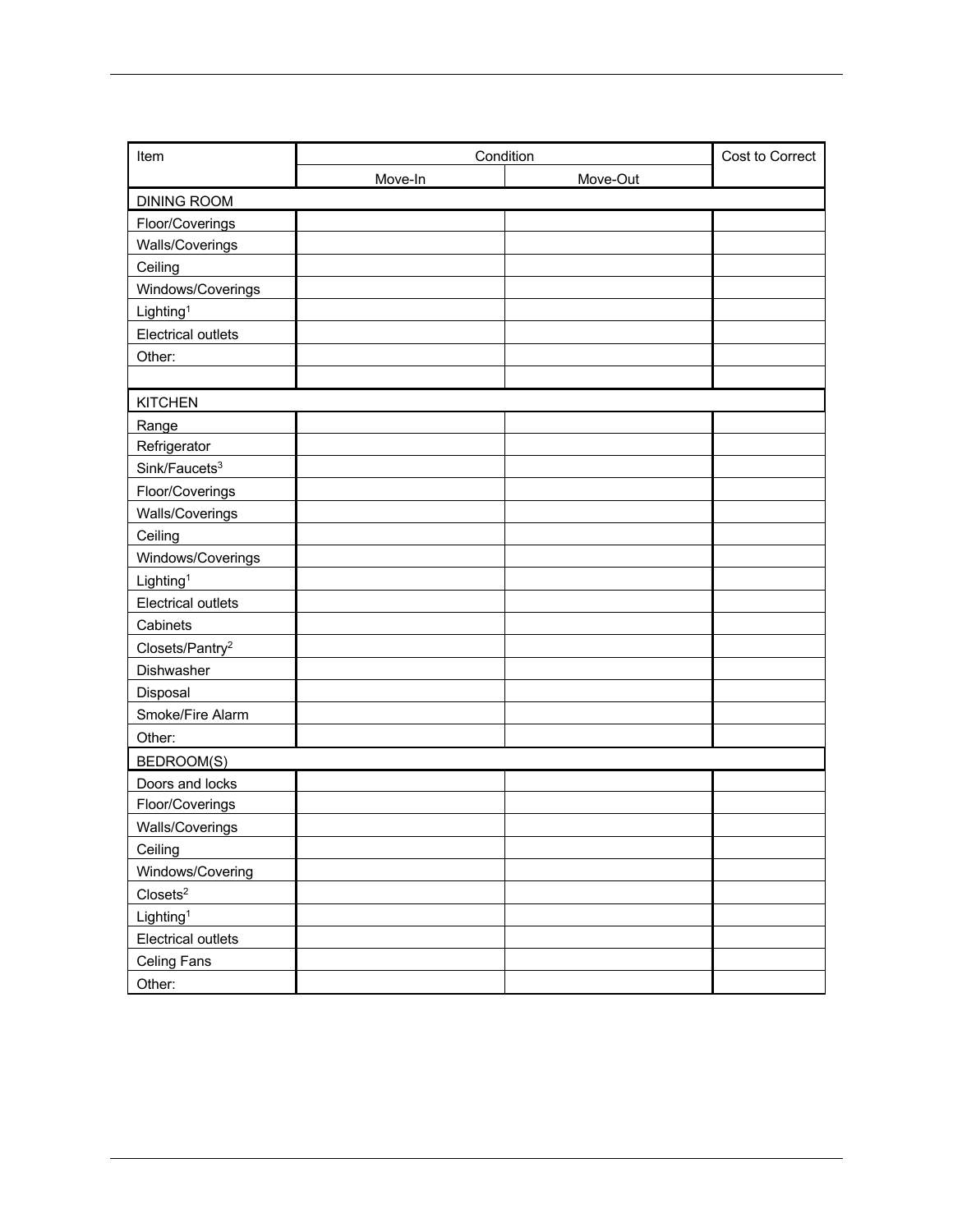|                                                                                                                               | Condition |          | Cost to Correct |
|-------------------------------------------------------------------------------------------------------------------------------|-----------|----------|-----------------|
| Item                                                                                                                          | Move-In   | Move-Out |                 |
| BATHROOM(S)                                                                                                                   |           |          |                 |
| Sink/Faucets <sup>3</sup>                                                                                                     |           |          |                 |
| Shower/Tub <sup>3</sup>                                                                                                       |           |          |                 |
| Curtain rod/ door                                                                                                             |           |          |                 |
| Towel rack(s)                                                                                                                 |           |          |                 |
| Toilet                                                                                                                        |           |          |                 |
| Doors/Locks                                                                                                                   |           |          |                 |
| Floor/Coverings                                                                                                               |           |          |                 |
| Walls/Coverings                                                                                                               |           |          |                 |
| Ceiling                                                                                                                       |           |          |                 |
| Windows/Coverings                                                                                                             |           |          |                 |
| Cabinets                                                                                                                      |           |          |                 |
| Fan                                                                                                                           |           |          |                 |
| Lighting                                                                                                                      |           |          |                 |
| <b>Electrical Outlet</b>                                                                                                      |           |          |                 |
| Other:                                                                                                                        |           |          |                 |
|                                                                                                                               |           |          |                 |
|                                                                                                                               |           |          |                 |
| <b>OTHER EQUIPMENT</b>                                                                                                        |           |          |                 |
| <b>Heating Equipment</b>                                                                                                      |           |          |                 |
| Air-conditioning unit(s)                                                                                                      |           |          |                 |
| Hot-water heater                                                                                                              |           |          |                 |
| Smoke/Fire alarms                                                                                                             |           |          |                 |
| Thermostat                                                                                                                    |           |          |                 |
| Door bell                                                                                                                     |           |          |                 |
| Other:                                                                                                                        |           |          |                 |
|                                                                                                                               |           |          |                 |
| <b>TOTAL</b>                                                                                                                  |           |          |                 |
| 1. Fixtures, Bulbs, Switches, and Timers<br>2. Floor/Walls/Ceiling, Shelves/Rods, Lighting<br>3. Water pressure and Hot water |           |          |                 |

 $\overline{\phantom{a}}$